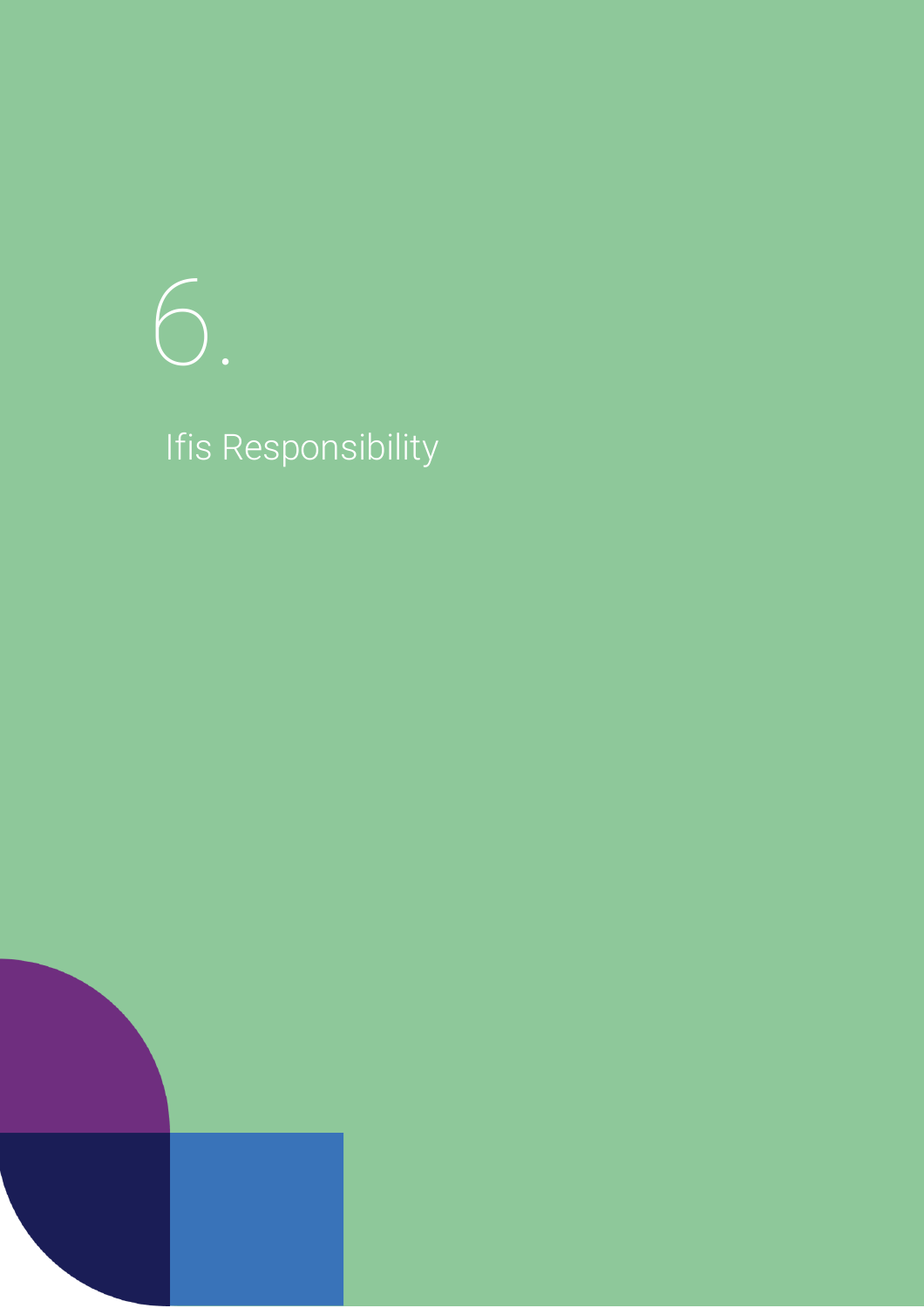# We create value in the territories in which we operate: we are involved in activities of value for the communities and the environment.

Ifis Responsibility encompasses all initiatives with a positive impact on the communities and the environment, which create value for the territory in which we operate and which are at the heart of our commitment. We collaborate with local institutions and economic businesses to optimise sustainable development and, through reports, studies and projects dedicated to the business culture, we strengthen our support to entrepreneurs and the communities. We have implemented numerous initiatives and behaviour to protect the environment and introduced specific sustainable financing products and programmes to foster the development of sustainable behaviour and business activities.

# Membership of the Net-Zero Banking Alliance (NZBA)

Banca Ifis is the first Italian challenger bank to join the Net-Zero Banking Alliance (NZBA), the initiative promoted by the United Nations aiming to speed up the sustainable transition of the international banking segment. The Net-Zero Banking Alliance brings together institutes, which are committed to bringing their loans and investment portfolios into line with the achievement of the zero net emissions goal by 2050, as per the targets set by the Paris Climate Agreement. As part of this initiative, Banca Ifis has undertaken to:

- define, within 18 months of signing, emission reduction targets for 2050 and interim targets for 2030;
- disclose progress as part of a Board-approved transition strategy;
- publish the value of emissions annually.

The main actions already undertaken by Banca Ifis to reduce its direct impact on climate change include, for example, the use of 100% renewable energy in all of the Group's offices and operating branches, as well as the installation of electric vehicle recharging stations and the restructuring of corporate offices with a view to energy efficiency. In addition, to support the energy transition of SMEs, Banca Ifis Group offers various services: from the internal programme "Ifis4Business" for the digitisation of operational processes to allow the management of procedures in ecological mode, to "Ifis Leasing Green", the leasing of electric/hybrid and plug-in vehicles. As part of the 2022-2024 Business Plan, the "Change PMI" project provides for the offer of dedicated products and services, such as subsidised loans and scoring services on the ESG performance of customers. In addition, through its Studies Office, the Bank promotes a culture of business sustainability amongst SMEs, with dedicated periodic research and analyses.

This commitment, taken on by the Banca Ifis Group by adhering to the NZBA, promotes the **identification and management** of impacts and risks linked to environmental and climatic aspects that may in turn influence the financial and non-financial aspects linked to the Group's activities and stakeholders. Joining the Net-Zero Banking Alliance is therefore part of the long-term ESG strategy that the Bank is pursuing, firmly convinced that sustainability in all its dimensions and business development must be fully integrated and complementary.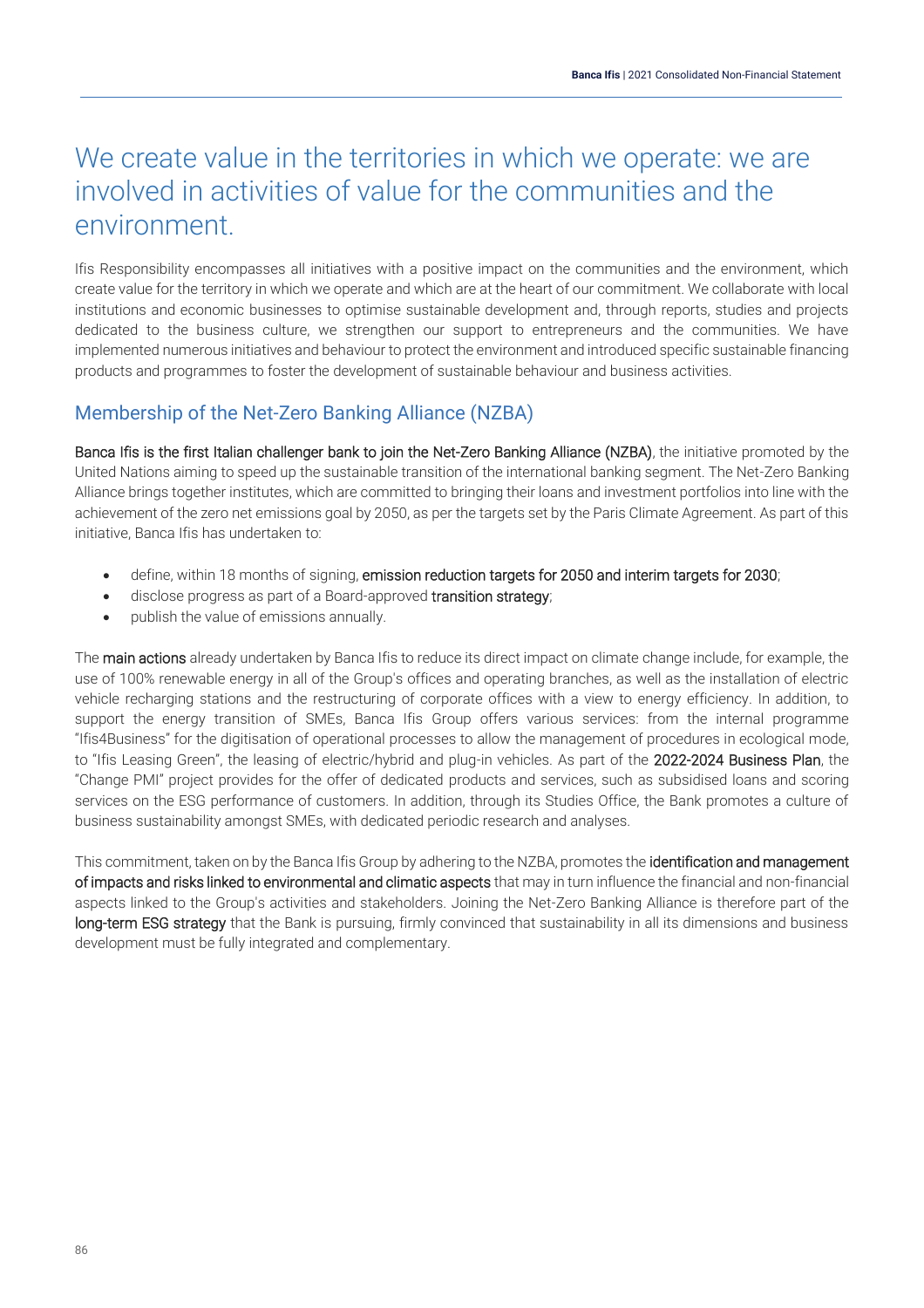# 6.1 Direct environmental impacts

# Policies and other reference documentation

- Group Environmental Policy
- Code of Ethics
- Integrated Safety and Environment Manual

The Banca Ifis Group endeavours to disseminate and consolidate a culture of environmental protection, promoting responsible practices, providing adequate information and training, and requiring employees to report any deficiencies or failures to comply with applicable regulations in a timely manner.

All employees must fully and substantially comply with legal provisions concerning the environment, as set out in the Code of Ethics and the Group Environmental Policy. To this end, each employee shall carefully assess the environmental consequences of how they conduct themselves in the discharge of their duties in terms of resources consumed as well as emissions and waste generated.

As part of the implementation of the Organisational Model pursuant to Italian Legislative Decree no. 231/01 and in order to prevent criminal offences, Banca Ifis, and all the Group subsidiaries, have adopted the "Integrated Safety and Environment Manual" (originally issued in 2009 and most recently updated in 2019), as approved by the respective Boards of Directors. The Manual is regularly updated by incorporating:

- changes to applicable laws;
- changes in the Group's structure and the positions responsible for the environment and safety.

The Manual brings together all the procedures for managing environmental (as per Italian Legislative Decree no. 152 of 3 April 2006) and health and safety aspects. The responsibility for explaining, spreading awareness of and promoting the essential principles and criteria on environmental protection for the prevention of environmental crimes, like the Environmental Policy, lies with the Employer. Verification of the correct incorporation of its principles, by means of the application of the Manual procedures, is the responsibility of the Safety, Environment and Real Estate Projects Service within the General Services Department. The Group manages the impacts generated by its operations in accordance with the Integrated Manual and applicable laws.

The most material direct environmental impacts are the electricity consumed for air-conditioning and to power office equipment, the natural gas consumed for heating, and the emissions generated by the Group's vehicle fleet. For 2021, consumption values are substantially in line with those recorded in 2020 due to continued conditions related to the health situation.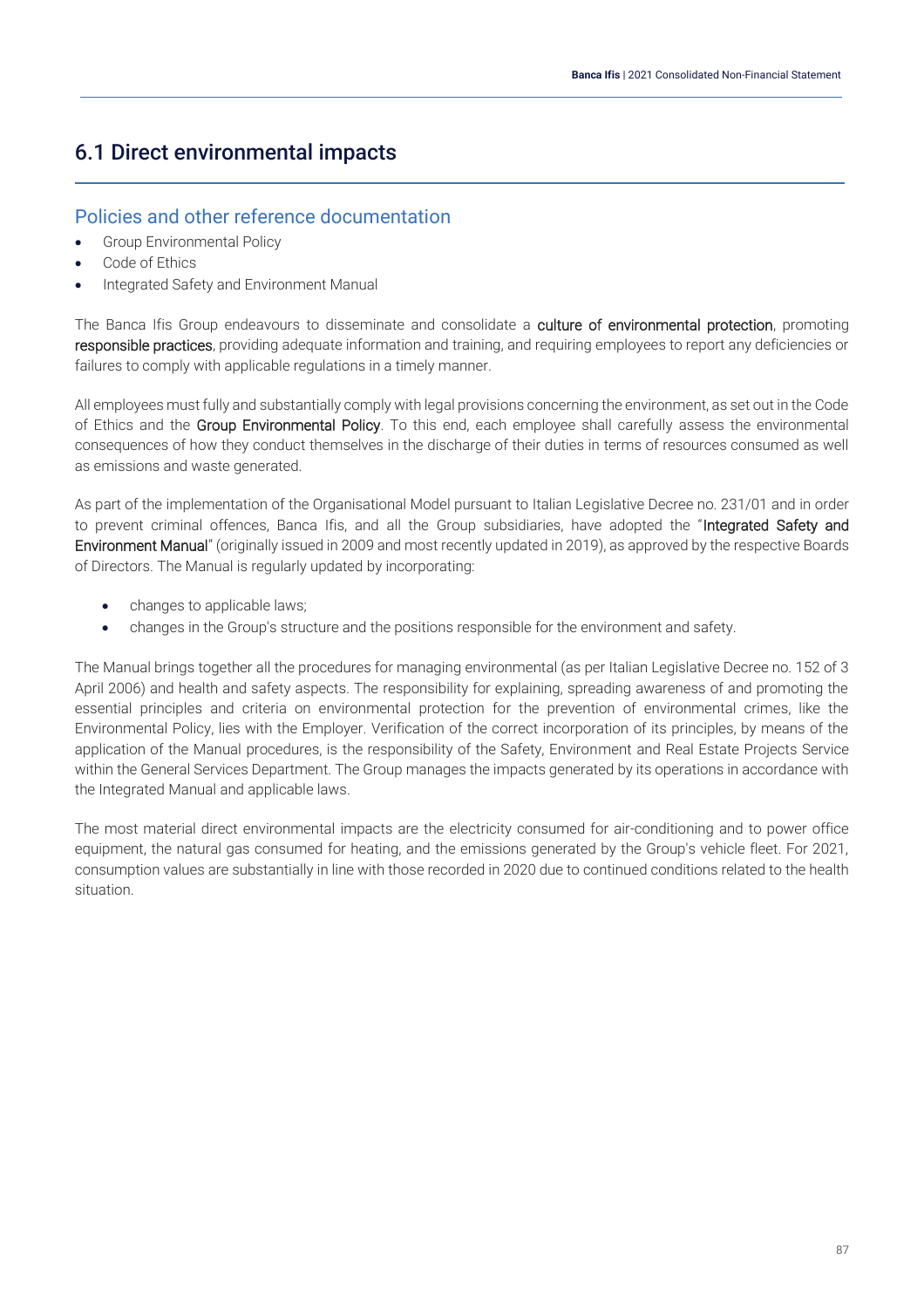[GRI 302-1]

| Breakdown of energy consumption by source <sup>35</sup> |    | 2021   | 2020                     | 2019   |
|---------------------------------------------------------|----|--------|--------------------------|--------|
| Total                                                   | GJ | 30.678 | 29.261                   | 41.791 |
| Natural gas consumption for central heating             | GJ | 5.106  | 4.522                    | 6.005  |
| Gasoline consumption for the vehicle fleet              | GJ | $385*$ | $191*$                   | $\sim$ |
| Diesel consumption for the vehicle fleet                | GJ | 14.716 | 12.915                   | 21.903 |
| <b>Total fuel consumption</b>                           | GJ | 20.207 | 17.627                   | 27.908 |
| Consumption of purchased electricity (non-renewable)    | GJ |        | $\overline{\phantom{0}}$ | 13.433 |
| Consumption of purchased electricity (renewable)        | GJ | 10.101 | 11.273                   |        |
| Consumption of energy from solar panels (renewable)     | GJ | 370    | 362                      | 450    |
| <b>Total electricity consumption</b>                    | GJ | 10.471 | 11.635                   | 13.882 |

The presence of consumption for petrol-driven cars is due to the preferential use of proprietary vehicles with respect to public transport services in the context of the COVID-19 health emergency.

|                                                            |                |       |       | [GRI 305-1]<br>[GRI 305-2]<br>[GRI 305-3] |
|------------------------------------------------------------|----------------|-------|-------|-------------------------------------------|
| Greenhouse gas emissions <sup>36</sup>                     |                | 2021  | 2020  | 2019                                      |
| Scope 1                                                    | Ton. $CO2$ eq. | 1.419 | 1.236 | 1.977                                     |
| Scope 2 (location based)                                   | Ton. $CO2$ eq. | 784   | 933   | 1.204                                     |
| Scope 2 (market based)                                     | Ton. $CO2$ eq. |       | 0     | 1.166                                     |
| Scope 3 (emissions deriving from employee business travel) | Ton. $CO2$ eq. | 69    | 78    | 256                                       |

The Banca Ifis Group has declared its commitment, as confirmation of the close attention paid to the environment, through a series of projects designed to ensure a reduction of the direct environmental impacts connected with its business, as shown by the restructuring operations carried out in the locations of Mestre, Milan, Rome, Florence and Mondovì, according to the highest standards of eco-compatibility (efficient, functional spaces, mobile furnishings, flexible stations).

The #Ifisgreen environmental sustainability projects represent the Group's eco-sustainable growth path, summarised in a series of initiatives, ranging from electric mobility to the dissemination of a plastic-free business culture.

- In order to reduce its carbon dioxide emissions, the Bank has chosen clean electricity. Thanks to a contract stipulated with Enel Energia, starting 1 January 2020, the Bank has undertaken to use only green energy obtained 100% from renewable sources (wind, photovoltaic, geothermal, hydroelectric, biogas and biomass) in all its offices. On the basis of consumption, equal to 2,8 million kWh for 2021 (3,1 in 2020), a reduction of 783 tonnes of CO<sub>2</sub> emissions is estimated.
- Considering the current presence in the company car fleet of electric vehicles, the Bank has launched a project that envisages the installation of electric charging posts at the main Group offices, to supplement those already existing. More specifically, in Mestre, two Wall Boxes have already been installed, along with three electric posts, while in Florence, at via Mercadante, the garage features two Wall Boxes to recharge electric vehicles and in Mondoví, an electric post is installed. A further 6 Wall Box installations have also been arranged at the Milan Via Borghetto site and will be carried out during 2022.

<sup>35</sup> See the section on "Notes for the collection and calculation of energy consumption data [GRI 302-1]" at the end of the chapter

<sup>&</sup>lt;sup>36</sup> For the conversion and emission factors, see the section on "Notes for emissions calculation - Scope 1 and Scope 2 - [GRI 305-1 and 305-2]" and the section on "Notes for emissions calculation - Scope 3 - [GRI 305-3]" at the end of the chapter.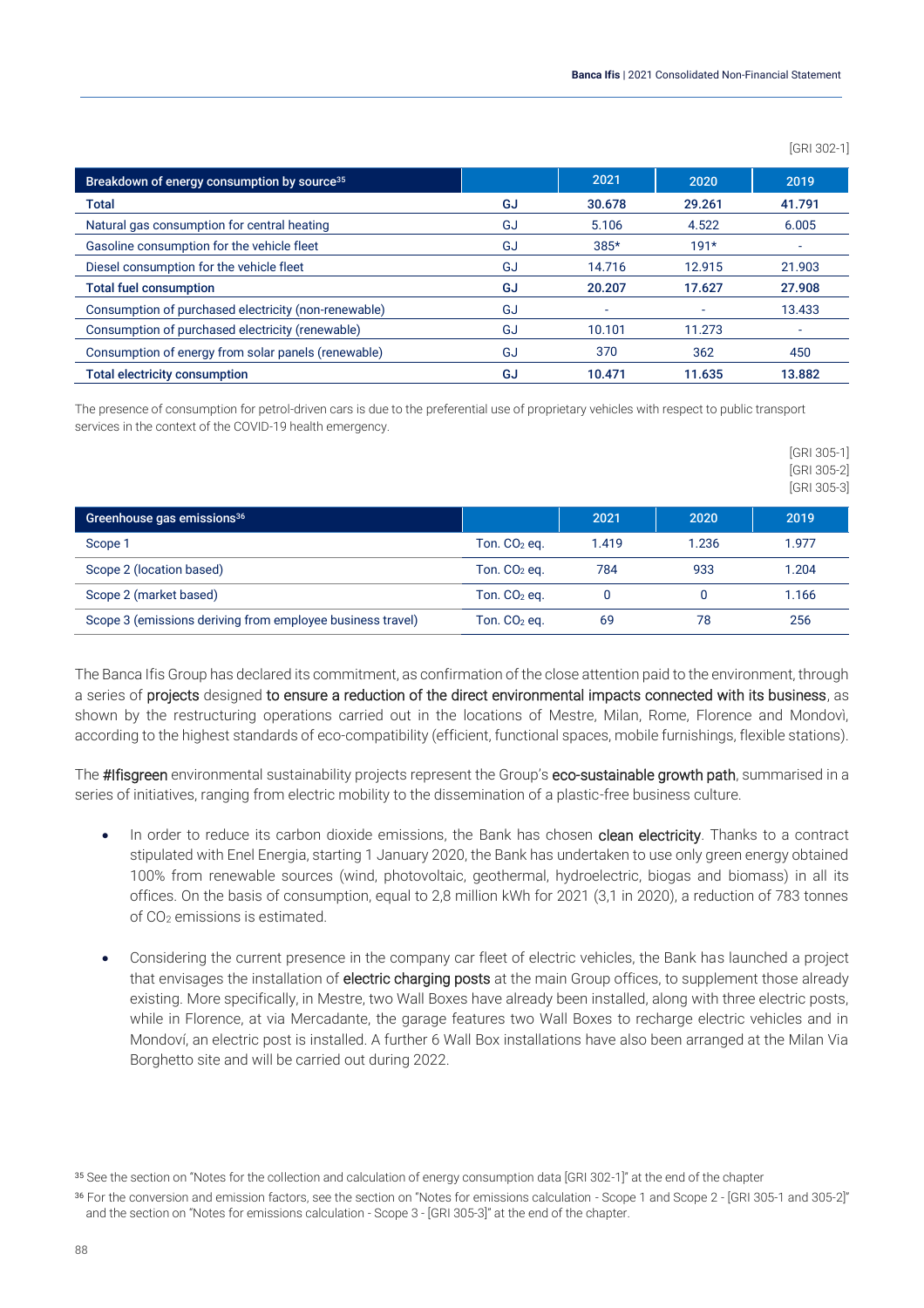• Restructuring works have been completed on the Milan property at Via Borghetto 5, based on the adoption of new construction standards focussed on technological innovation and energy efficiency, also with a view to obtaining Leed certification. In particular, the building guarantees a 62% reduction in the consumption of drinking water, while 100% of the energy needs are produced by renewable energy sources, including a photovoltaic system located on the roof. The materials used in the renovation are all EPD (high recycled content materials) certified. Finally, there is also a 260 m<sup>2</sup> green wall that not only naturally controls the humidification and oxygenation of the outdoor and indoor environments, but also absorbs carbon dioxide and reduces noise.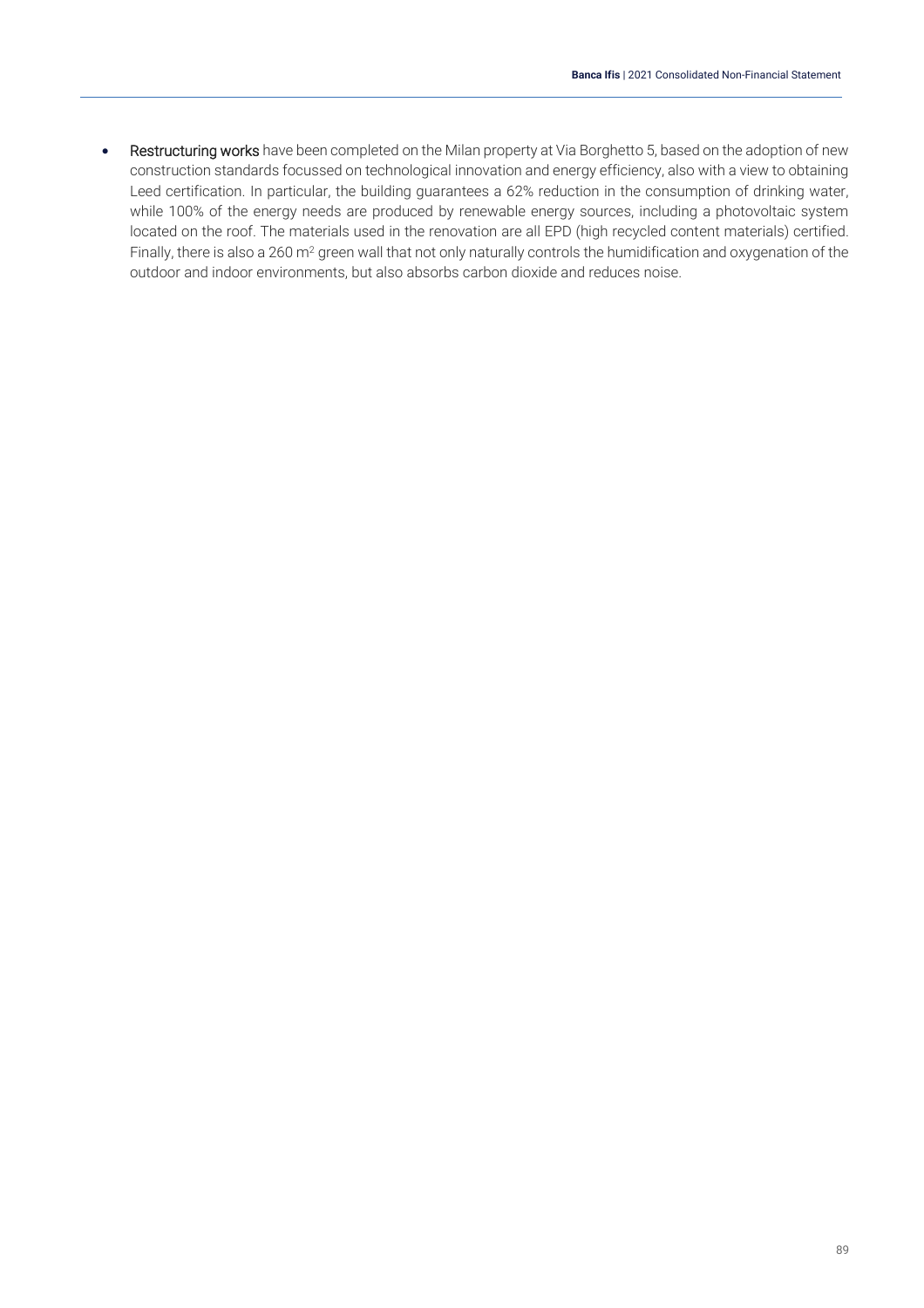#### Notes for the collection and calculation of energy consumption data [GRI 302-1]

Data on energy consumed all refers to the period 1 January - 31 December 2021, with the exception of energy consumed from natural gas for heating, for which the data refers to the thermal year corresponding to the period October 2020 - September 2021.

For 2021, the conversion factor is taken from the ABI Lab guidelines on the application of the GRI (Global Reporting Initiative) Environmental Indicators - December 2021 version, for banks.

#### Notes for emissions calculation – Scope 1 and Scope 2 – [GRI 305-1] and [GRI 305-2]

The reporting scope of consumptions and the related emissions is based on the concept of control. The reference year is 2018.

For 2021, the conversion factor is taken from the ABI Lab guidelines on the application of the GRI (Global Reporting Initiative) Environmental Indicators - December 2021 version, for banks.

The Gases included in the calculation - and specified in the guidance - are  $CO<sub>2</sub>$ , CH<sub>4</sub>, and N<sub>2</sub>O.

The source of the emission factors used to calculate the  $CO<sub>2</sub>$  equivalent emissions, according to the "location based" method, are the "ABI Lab Guidelines on the application in banks of the GRI (Global Reporting Initiative) Standards on environmental matters - December 2021 version".

In order to calculate the emissions according to the "market based" method, reference was made to the certificates of Guarantee of Origin issued by the electricity supplier that, for 2021, consisted entirely of renewable sources.

#### Notes for emissions calculation – Scope 3 – [GRI 305-3]

The emissions considered derive exclusively from business travel. Data on total kilometres travelled by type of vehicle is converted into greenhouse gas emissions (expressed in CO<sub>2</sub>eq), on the basis of the emission factors and global warming potential (GWP) indicated in the document "UK Government GHG Conversion Factors for Company Reporting (2021)". The Gases included in the calculation - and specified in the guidance - are  $CO<sub>2</sub>$ , CH<sub>4</sub>, and N<sub>2</sub>O.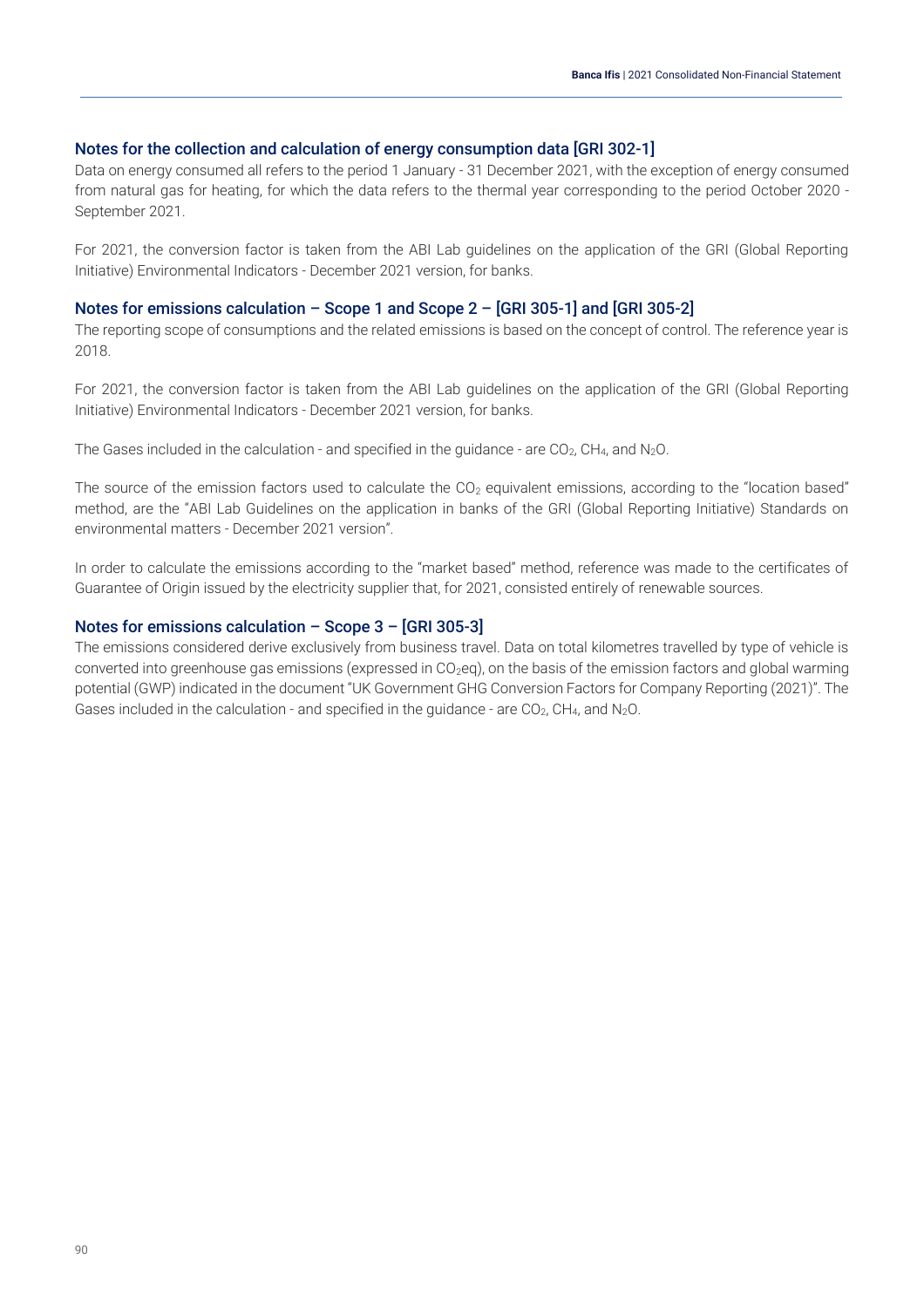# 6.2 Sustainable finance

# Policies and other reference documentation

- Group Policy for managing the Most Significant Transactions (MSTs)
- Operating note Leasing preliminary investigation process (Banca Ifis)
- Code of Ethics
- Group Lending Policy

The Banca Ifis Group pursues the sustainable finance model through measures aimed at mitigating potential negative impacts on the environment and society (including aspects linked to human rights<sup>37</sup>) and the development of products in support of sustainable lifestyles and consumption models by customers.

The Group is sensitive to the indirect social and environmental impacts that may be generated by the business. Therefore, it addresses the topic by regulating the sectors in which it operates with reference to the type of products and services it offers through its Business Areas, considering also the potential reputational repercussions of any negative events on the Group.

As for leases, which involve providing assets to several industrial sectors, different criteria are envisaged, according to counterparty and type of asset, governing operations as part of the creditworthiness assessment process, such as:

- counterparty criteria: sectors in which the Group has decided not to operate or to carefully examine each individual case, according to processes involving the competent structures within Banca Ifis (e.g., transportation of hazardous materials and asbestos, nuclear waste disposal, gambling, etc.);
- asset type criteria: specific assets that the Group has decided to exclude from its operations because they negatively impact the environment (e.g., production machinery and equipment such as treatment plants).

The Banca Ifis Group applies mechanisms for managing social and environmental impacts including what are termed the Most Significant Transactions (MSTs), i.e., transactions whose intrinsic characteristics may modify the structure or risk profile of the Group companies.

This is why it has chosen to define a list of sectors applicable to all transactions carried out by the Group's entities with potential environmental or social impacts that qualify as most significant transactions. The financing arrangements with counterparties that operate in such sectors are subject to a more stringent assessment process that involves an assessment of their creditworthiness by the competent bodies as well as an analysis by Risk Management, which expresses its opinion.

In 2020, Risk Management was submitted a transaction that came under the scope of Most Significant Transactions insofar as the counterparty operated in an economic segment to be assessed in terms of its social and environmental impact. The analyses performed were favourable and an opinion in favour was given. During 2021, no transactions falling within the scope of Most Significant Transactions were submitted to the assessment of Risk Management solely in consideration of the economic sector to which they belong. However, a transaction with a counterparty operating in the iron and steel, ironmaking and iron alloys sector was evaluated for which, in addition to the economic aspect of creditworthiness, the environmental and social impact was also assessed. The analyses performed were favourable and an opinion in favour was given.

Starting 2019, the Bank has launched a series of products/services in favour of lifestyles that can improve the quality of life of customers and stakeholders. The "Ifis Green" project takes the form of an innovative financial offer ranging from

[FS2]

<sup>&</sup>lt;sup>37</sup> For example, in respect of risks relating to segments at high reputational risk, such as those linked to the manufacture, processing and marketing of weapons.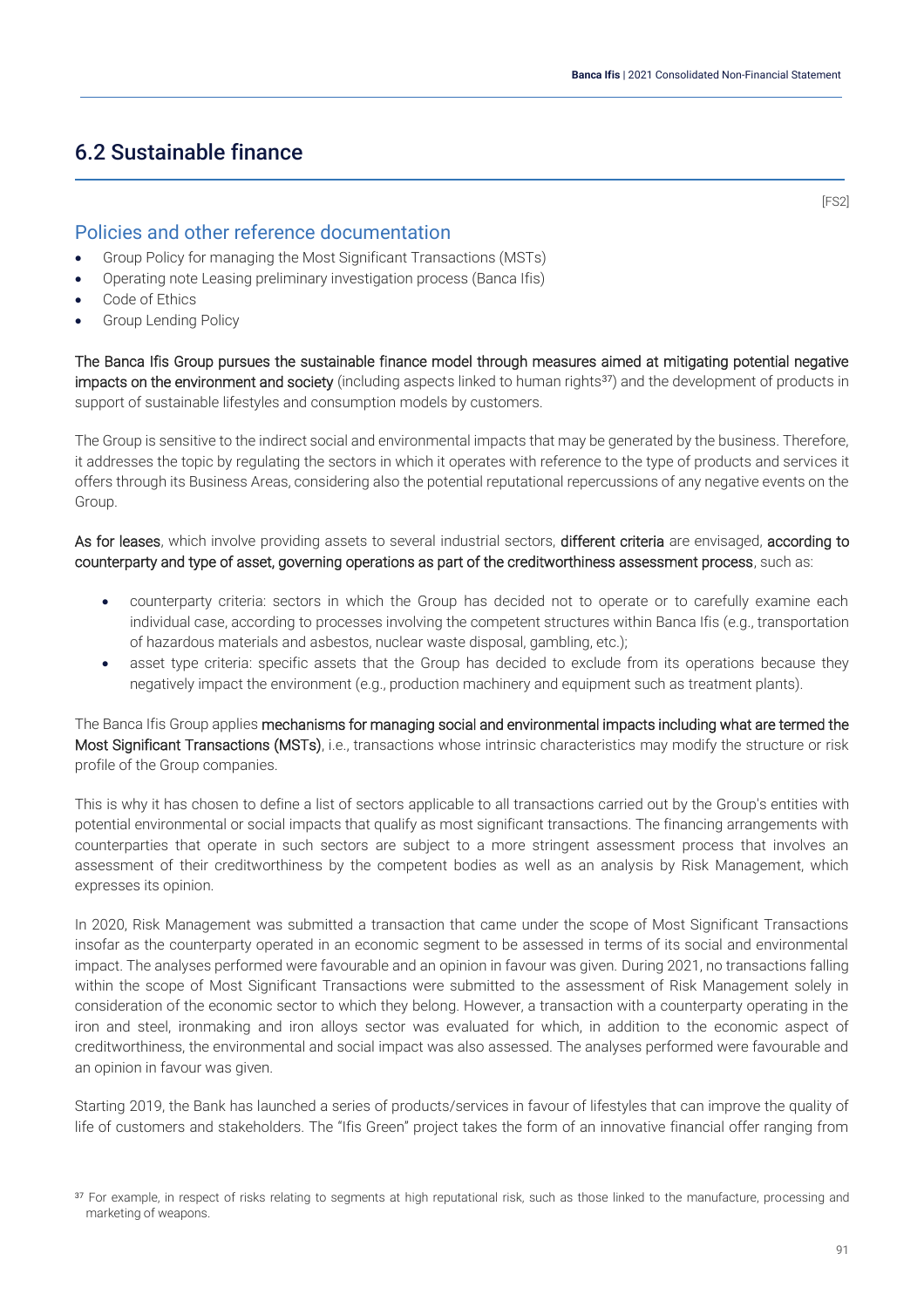lease contracts for the purchase of electric/hybrid plug-in vehicles to the lease/hire of air purifiers and innovative solutions like the rental of new generators of water from the atmosphere to save water.

The main initiatives implemented by the Banca Ifis Group include:

- Ifis Leasing Green: the Group stands out for its leadership position in the lease of electric vehicles, with a 15%<sup>38</sup> share of the market in Italy (34,36% in 2020). Continuing on from 2020, 2021 pursued the project promoting sustainable mobility, Ifis Leasing Green. This is the package of services devoted entirely to those opting for green vehicles, which combines different models of electric and hybrid plug-in cars with the flexibility offered by leasing, tax benefits like the Ecobonus and a package of car consultancy/insurance services. During 2021, the sales network was constantly informed about the new state incentives "Ecobonus" linked to the purchase, also through financial leasing, of electric vehicles.
- Measures envisaged by the "Relaunch Decree" (Decree Law 34/2020, converted by Law 77/2020): purchase of tax credits deriving from energy efficiency and/or seismic risk reduction works, within the scope of the provisions of the Relaunch Decree. A measure foreseen for construction companies specialised in the execution of interventions covered by the 110% Superbonus and other building tax bonuses that provide the possibility to apply the "invoice discount" and the transfer of credit to banks and financial intermediaries.

[FS8]

| Legal Entity/<br><b>Business Line</b>  | Leased<br>environmental<br>product/service             | <b>Operations for 2021</b>          |                              | <b>Operations for 2020</b>          |                              | <b>Operations for 2019</b>             |                              |
|----------------------------------------|--------------------------------------------------------|-------------------------------------|------------------------------|-------------------------------------|------------------------------|----------------------------------------|------------------------------|
|                                        |                                                        | <b>Monetary value</b><br>(mln Euro) | % of total<br>monetary value | <b>Monetary value</b><br>(mln Euro) | % of total<br>monetary value | <b>Monetary</b><br>value<br>(mln Euro) | % of total<br>monetary value |
| Banca Ifis/Leasing                     | <b>Leasing Green -</b><br>leasing electric<br>vehicles | 27.22                               | 3.19%                        | 46.78                               | 3.69%                        | 33.20                                  | 1,75%                        |
| <b>Banca Ifis/Trade</b><br>receivables | Superbonus and<br>other bonuses                        | 342.23                              | 5.00%                        | $\overline{\phantom{a}}$            | $\overline{\phantom{a}}$     | $\overline{\phantom{0}}$               | ۰                            |

#### Support for SMEs: Partnership with the European Investment Bank (EIB)

In line with the previous year, the Banca Ifis Group strengthened its partnership with the European Investment Bank (EIB) in 2021 to enable Italian Small and Medium Enterprises to access green financing aimed at reducing their environmental impact. Thanks to EIB financing, through two separate agreements of 50 million Euro each, the Banca Ifis Group will make 100 million Euro available to SMEs to invest in new sustainable transition projects:

- the first line of credit will be dedicated to the promotion of initiatives and projects aimed at combating climate change, implemented by SMEs, which mainly concern the leasing of hybrid and "full electric" vehicles;
- the second line of credit will be reserved for 60% to leasing financing for investments in innovation or projects promoted by innovative companies under the Industry 4.0 Plan and, for the remaining 40%, to the financing of SMEs in "commercial lending" to support new investments or working capital.

The agreement is the third finalised by the Group with EIB over the last three years: The new ceiling, adding up the three loans, will bring the total disbursement to 200 million Euro.

<sup>38</sup> The market share of leased electric vehicles in Italy is 6%, of this Ifis holds 15%. The decline in market share is primarily due to a contraction in the auto market and a significant increase in long-term rental vehicles, at the expense of leasing. Source: MTCT Unrae.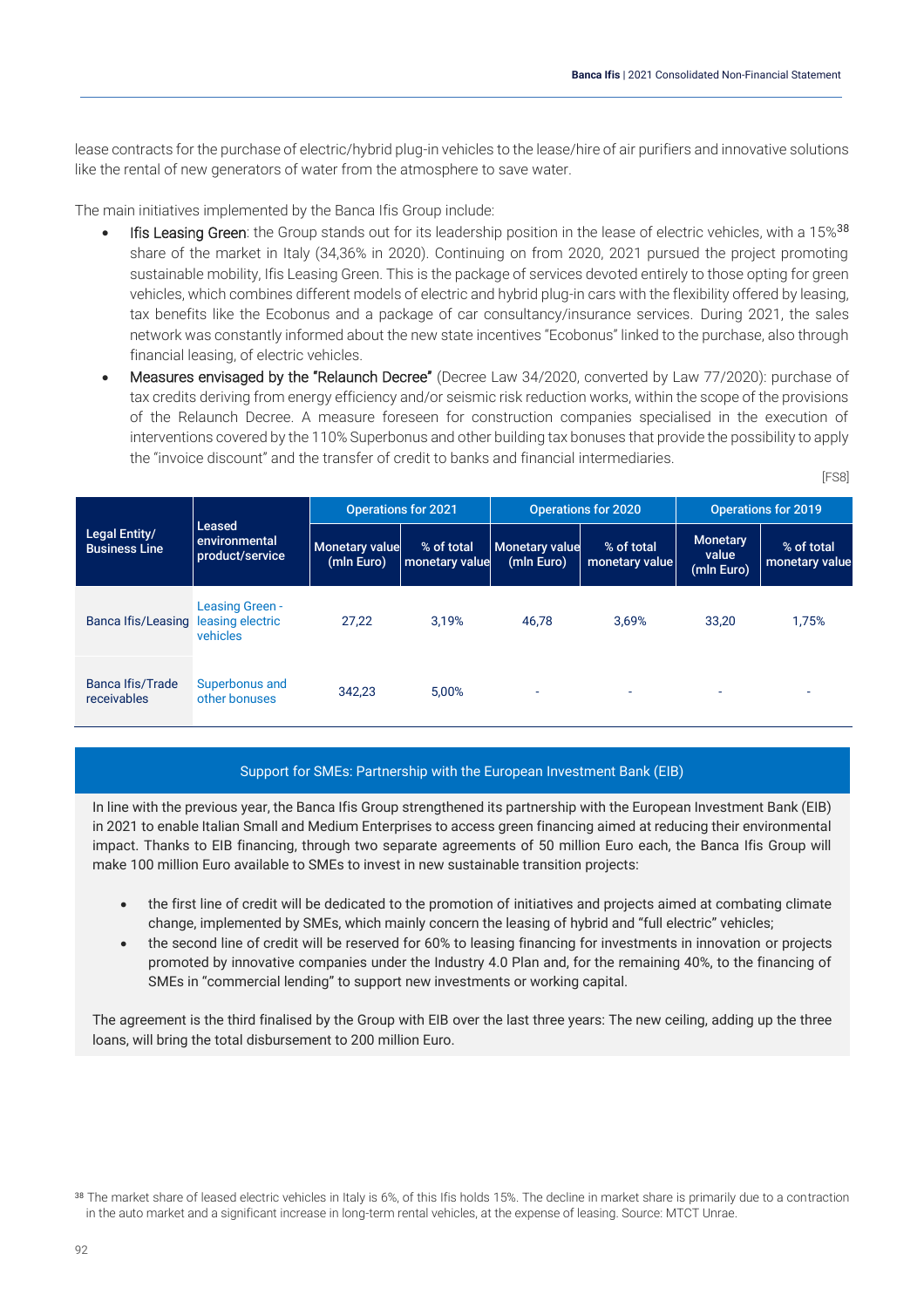# 6.3 Committment to the community

# Policies and other reference documentation

Code of Ethics

[GRI 413-1]

The Group plays an active role in developing and promoting the communities in which it operates, paying particularly close attention to strengthening the relationship with the territories and stakeholders on a regional and national level. It is a commitment that is pursued through initiatives with a positive impact on the communities and environment, which create value for the territory. The Institute collaborates with local institutions to optimise sustainable development and, through reports, studies and projects dedicated to the business culture, strengthen support to entrepreneurs and communities. An active role of development and promotion, which is also defined with the participation in projects supporting national and local non-profit entities and organisations and social solidarity initiatives.

The Communication, Marketing and External Relations Department plans and organises the Group's events, initiatives and charitable donations in these areas, ensuring compliance with the principles and rules of conducts set out in the Code of Ethics as far as transparency, compliance with the law, the selection of recipients, and the accounting for the payments made are concerned.

In 2021, the Group's commitment took concrete form in partnerships, agreements and donations involving non-profit associations, social cooperative companies and charities, with a particular focus on children and those in difficulty, in whose regard the Bank chose to intervene actively with various projects. In addition, the rebranding programme launched in 2020 has influenced the areas of initiative planning and community support at the Group level, for example, resulting in an increased focus on initiatives in sports, such as cycling and skiing, and on sustainable mobility issues in urban areas. Here below are the main initiatives carried out during 2021.

# Economy of beauty

The concept of Beauty encapsulates a code of values that has always distinguished the Italian identity: tradition and innovation, connection and competence, creativity and knowledge. A truly strategic resource for designing the future around a sustainable and collaborative model. A territory that develops Beauty, therefore, generates entrepreneurial and social value for generations to come. In this sense, the Economy of Beauty is defined as the "enhancement of our cultural, architectural, wine and food heritage, traditions and identity" capable of creating economic value through aggregated channels. Under this scope, Banca Ifis has developed a study, starting from a relationship map that identifies and summarises the economic flows and mechanisms generated by the interaction between places, players and services supporting the system.

The contribution of the Economy of Beauty to Italian GDP has been estimated, taking 2019 values as a reference, at 17,2% of the product as a whole.

Through the study, case histories corresponding to three Italian cities/places were also identified and narrated: Venice as a city-container of natural, artistic and taste riches; Bologna and the Emilia-Romagna system with its two districts, Motor Valley and Food Valley; and Sciacca, a town in the province of Agrigento that has embarked on a path to enhance the tourist as a contemporary citizen through the construction of a "Museum of the Five Senses" that involves the entire community. The study also saw the involvement of important partners such as Federculture, Confindustria Emilia, Confindustria Venezia, Museimpresa, Camera Nazionale della Moda Italiana, Fondazione Altagamma, POLI.design, Artex and the University of Gastronomic Sciences of Pollenzo.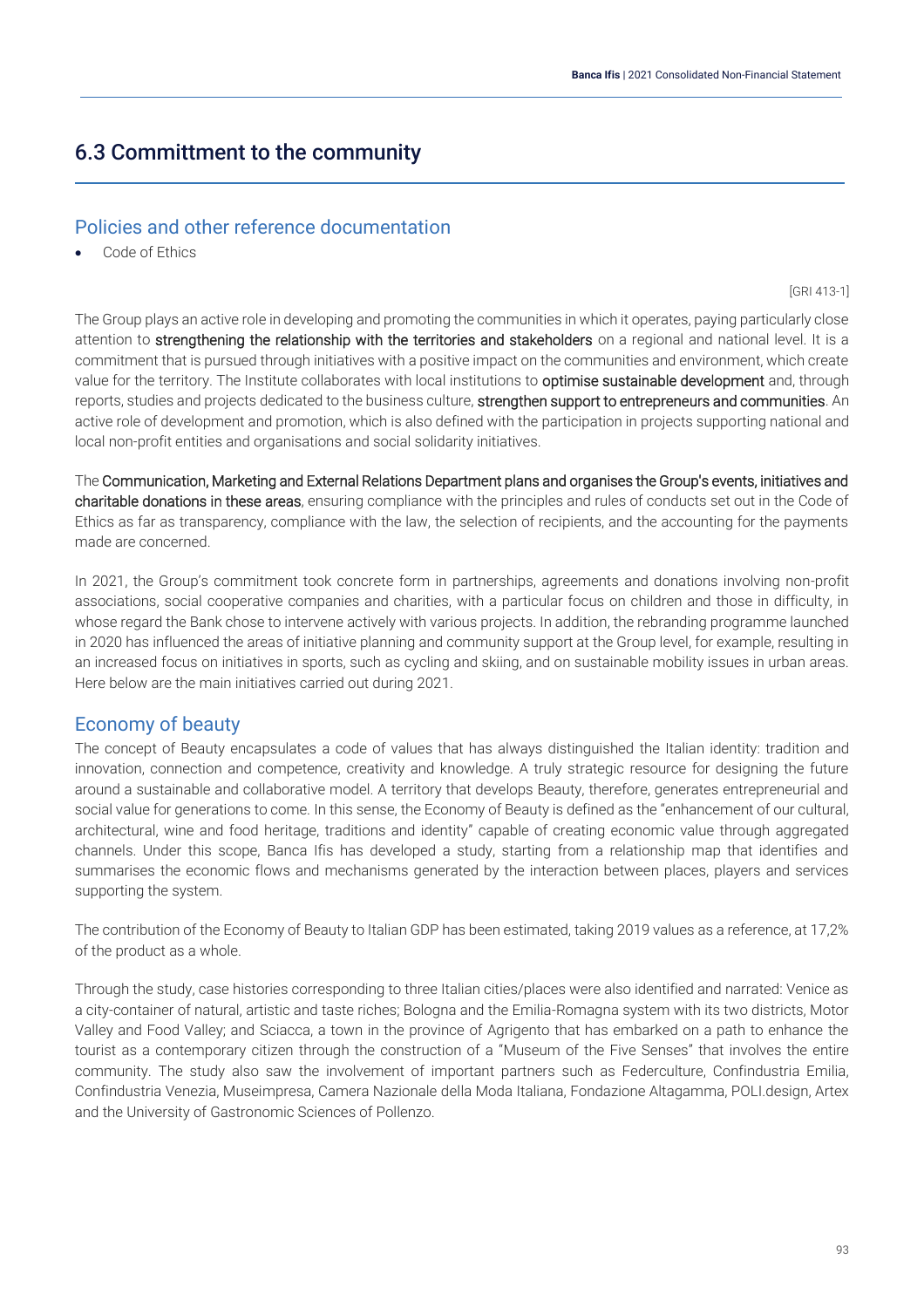#### Economy of beauty: promotional activities

#### **Venice Biennial**

Banca Ifis supported the Venice Pavilion on the occasion of the 17th International Architecture Exhibition. The research "Economy of Beauty", prepared for the occasion by the Bank's study centre, was the scientific and quantitative basis for the creation of an artistic installation inside the Pavilion.

#### **The beauty of Italy - Corriere della Sera**

Streamed from the Head Office of Banca Ifis in Mestre, the event, organised by Il Corriere della Sera, involved not only the Deputy Chairman of the Bank but also the protagonists of the study.

#### **Restart from beauty**

Federturismo Confindustria in collaboration with the municipality of Città della Pieve, organised the conference "Ripartire dalla Bellezza", of which Banca Ifis was the main sponsor and speaker. The event featured representatives from government, tourism, agriculture, finance and culture. Banca Ifis spoke with a presentation of the study.

[GRI 102-12]

## Reforestation projects on the territory

In 2021, Banca Ifis supported two important reforestation projects in Italy.

On the occasion of Christmas, thanks to the partnership with WoW Nature, a project of Etifor, a spin-off company of the University of Padua, the Bank has donated to each employee of the Group a new tree to mitigate and reduce CO2 emissions in the environment. Almost 1.900 specimens will be planted next spring in the Brenta River Park in the province of Padua and in the Oglio Sud Regional Park, which extends along the lower reaches of the Oglio River from the Mella River to the mouth of the Po River. The Bank has undertaken to care for and maintain the plants for three years.

The other important forestation initiative was launched by the Municipality of Milan in collaboration with Arbolia, a benefit company of Snam and Fondazione CDP, and Forestami, a project that aims to increase natural capital and plant 3 million new trees in Milan and the Metropolitan City by 2030. The intervention will allow the development of new green areas near motorway junctions in the metropolitan city of Milan. Banca Ifis will contribute to the project with 350 trees of native species, thus promoting the creation of new green lungs.

# Donations and Sponsorships

| Inclusion projects                              | Support to the project Mobile Unit "Health and Inclusion" of the Sanità di Frontiera Association to<br>contribute to the improvement of the level of health and psycho-physical well-being of disadvantaged<br>people, in particular adult migrants, women and children. The Mobile Unit provides health care services,<br>as well as orientation and information on the health system and access to services in the area. Support<br>to organisations that deal with supporting families and young people in difficult situations such as the<br>Catholic community Shalom in Rome and the Don Gino Rigoldi Foundation in Milan. In collaboration with<br>the association CAF, work grants to young quests of the community to facilitate a gradual interaction with<br>the world of work and inclusion in the social context in an autonomous way. |
|-------------------------------------------------|------------------------------------------------------------------------------------------------------------------------------------------------------------------------------------------------------------------------------------------------------------------------------------------------------------------------------------------------------------------------------------------------------------------------------------------------------------------------------------------------------------------------------------------------------------------------------------------------------------------------------------------------------------------------------------------------------------------------------------------------------------------------------------------------------------------------------------------------------|
| Support for<br>medical-scientific research      | Support for research and health protection, with particular attention to chronic diseases through the<br>donation of medical equipment and instrumentation or direct support to charities and institutions such<br>as the Amici del Cuore Association and the "Adopt a Researcher" initiative of the Fondazione per la<br>Ricerca Biomedica Avanzata Onlus of Padua.                                                                                                                                                                                                                                                                                                                                                                                                                                                                                 |
| <b>Conservation of the artistic</b><br>heritage | Support for local and national initiatives taken to protect and conserve the artistic heritage and landscape.<br>In particular, since 2020 the Bank has supported FAI as a corporate donor.                                                                                                                                                                                                                                                                                                                                                                                                                                                                                                                                                                                                                                                          |
| <b>Support for youth sports</b>                 | In partnership with CONI, support to the athletes of the World Youth Championships of the Olympic<br>disciplines of 2021. Support to the Foundation Torneo Ravano - Coppa Paolo Mantovani for the promotion<br>of the values of sport with particular reference to youth. Support for the Scarponi Foundation for projects<br>on education and road safety.                                                                                                                                                                                                                                                                                                                                                                                                                                                                                          |
| <b>Banco Building Donation</b>                  | Donation of the furniture of the former offices of Banca Ifis in Milan in collaboration with Banco Building.<br>Over five hundred pieces of furniture, fittings and office equipment were donated to twelve different<br>organisations and foundations committed to supporting the most fragile sectors of the population,<br>promoting development projects in the educational, health and social fields, in Italy and abroad.                                                                                                                                                                                                                                                                                                                                                                                                                      |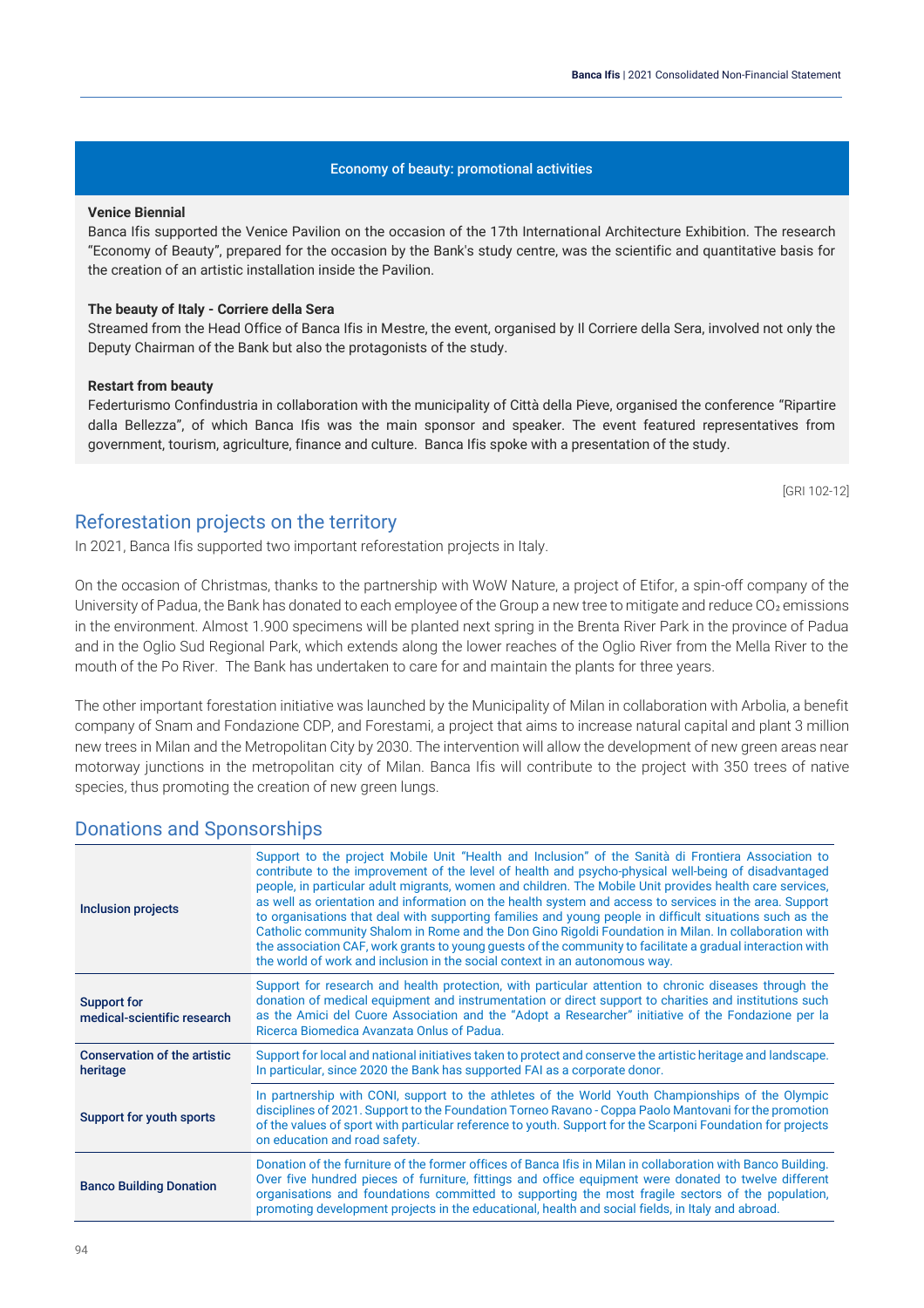# Relationships with schools, universities, and the public

## Banca Ifis and Universities

Donation of study grants to deserving young students for the completion of their professional training with a masters in Risk management, Internal Audit & Fraud (RIAF) promoted by the Ca' Foscari Challenge School starting with academic year 2020/2021.

In 2020, Banca Ifis also supported the Project Learning Factory organised by the Ca' Foscari Foundation through the Ca' Foscari Challenge School and consisting of a programme of on-line training initiatives and e-learning activities dedicated to companies and entrepreneurs involved in the relaunch and protection of people and the territory during the current crisis. While in 2021, as part of the "Women and Finance" programme, Banca Ifis hosted two interns with the financial support of Ca Foscari University.

In addition, the Banca Ifis Group is part of the Valore D network, the first association of national and international companies that promotes gender balance and works to spread an inclusive culture for the growth of companies and the country. In this regard, the Group supports female training and empowerment initiatives, in particular to help young female students in paths related to STEM disciplines. In 2021, the Bank signed a partnership with the University of Padua for the disbursement of 4 scholarships and participated in the workshop to meet the business world organised by the degree course in Management of Educational Services and Continuing Education of the University of Padua, telling, with a view to knowledge of possible professional outlets, the processes and activities followed by the Training and Development Unit and the HR Business Partners, with a focus also on the procedures that the Bank has activated to support its resources during the COVID-19 emergency.

#### Banca Ifis for sport

For the second year running, Banca Ifis is Premium Partner of the Great Italian Cycling Classics (Strade Bianche, Milano Torino, Milano Sanremo, Gran Piemonte, Tirreno Adriatico, Il Lombardia) and of the Giro di Sicilia, as well as Official Partner of the amateur competitions Gran Fondo Strade Bianche and Gran Fondo Il Lombardia. This partnership represents the importance that sport has for Banca Ifis as a vehicle of positive values and as a tool to support the territories.

This partnership led to the creation of a project with the aim of telling one of the most beautiful and decisive figures of this sport, the wingman, through exclusive interviews with great personalities, sportsmen and companies and a dedicated web series. The Gregario is the one who sacrifices himself, puts himself at the disposal of the champion and of the team, to achieve a common goal. Banca Ifis, too, works alongside its customers every day and supports them in the achievement of their businesses. A journey in stages that was tackled together with Marco Scarponi, brother of one of the greatest racing drivers of all time, Michele Scarponi, and founder of the foundation of the same name engaged in educational projects on sustainable mobility and road safety. Banca Ifis has supported the Michele Scarponi Foundation through a donation.

The project was also enriched by a study, carried out by the Bank's Research Department, on the Bicycle Ecosystem, which analysed the supply chain in its entirety and described the 5 mega-trends of value that will characterise this economic behaviour in the years to come. The results have been made available to the community to open a debate on an economic ecosystem that also has a social and value bearing.

In addition, the bank has selected, in line with its mission and values, a series of events and projects linked to the world of amateur and professional sport for the development of new relations on the territory, which directly involve customers and employees.